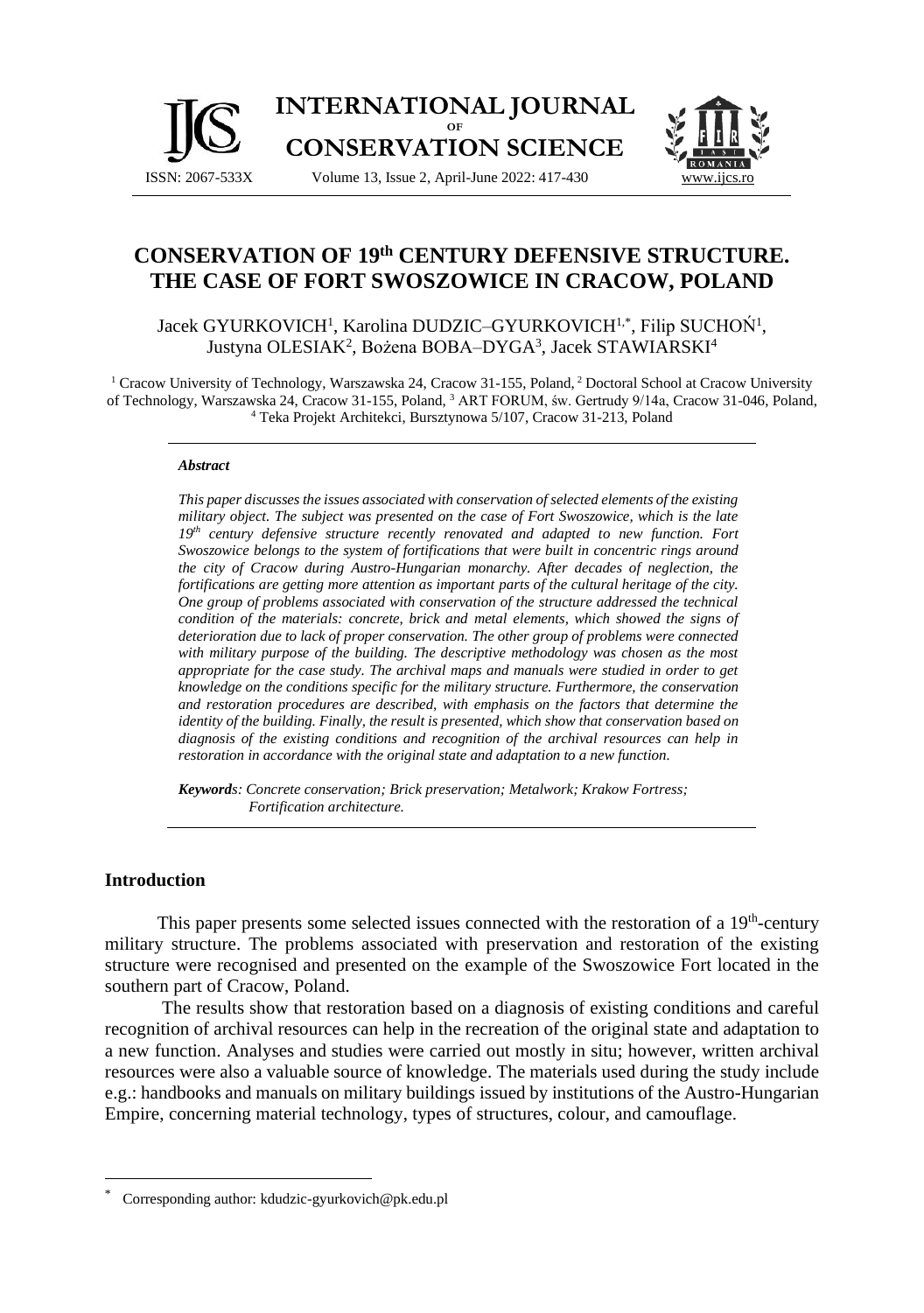After the partition of Poland in 1772 Cracow became a part of the Austrian Empire. In 1850 under the decision of the Austrian Emperor Franz Joseph I to turn the city into a fortress, the first modern fortifications were developed. At the beginning of the World War I, Cracow was the largest fortified city in this part of Europe, with over 50 built forts, as well as batteries, earthworks, and other military structures, such as barracks, hospitals, gates, and shelters [1, 2]. It should be noted that at that time it was not the only fortified city in the Austro-Hungarian monarchy. Similar ring fortresses were established in Przemyśl (now in Poland), Pula (Croatia), and Kotor (Montenegro); the one in Cracow, however, can be considered as a prominent example [3–6].

For several decades, the Austro-Hungarian military heritage in Poland was neglected and known only to a group of specialists and enthusiasts. Up to the 1990s only a few centrally located objects of the Cracow Fortress were under legal protection of the Polish Monument Register, while the majority of them were not utilised, or lacked proper conservation [7]. In recent years Poland has seen a certain increased interest in the military past of towns and cities. Tourist routes following former forts are being organised, many structures regain their former glory and get adapted to public functions, such as museums or culture centres [8–11]. The reuse of heritage buildings is being discussed worldwide, and according to a study by J. Djebbour and R. Barra it is substantial to determine their proper function through a complex decision-making process [12].

Measures are also undertaken aiming at valorisation and protection of fortified landscapes as important components of the urban identity [13]. There are ongoing discussions on the appropriate use of existing fortification complexes. These measures fit in a wider global trend of commemorating and raising awareness of the events of the World War I, within the scheme of which numerous fortresses get revalorised and open to visitors [14-17]. In addition, in recent years cultural tourism oriented towards military heritage attractions has increased substantially, becoming a driving force for further transformations of the existing substance [13, 14].

Despite the above-mentioned growing awareness of the importance of the Great War's cultural heritage, a relatively small body of research devoted to conservation problems mentioned in this study can be found. The most significant contribution comes from writings by J. Bogdanowski, who - among his other pursuits - explored early modern fortifications of Cracow as valuable components of urban and architectural heritage of the city [4–6]. More recent publications by K. Wielgus and J. Środólska-Wielgus concentrate on problems of systematic protection and adaptation of existing structures to new functions. According to the existing studies, the value of the fortifications is strongly connected with camouflage greenery and landscape formations, which can play a vital role in the shaping of current systems of green areas  $[15–17]$ .

The current state of structures belonging to the Cracow Fortress is diversified. There are 9 forts that have been developed and used, renovation works on the next several of them are currently in progress. Sadly, some of these structures were demolished in the 1950s and 60s, and many are very devastated. One of the forts that have been renovated only recently is the Swoszowice Fort, chosen as a case study herein.

The aim of this study is to bring attention to issues relating to the  $19<sup>th</sup>$ -century military heritage, which to the best of our knowledge is still not widely represented in international research. The majority of publications examine the overall value of post-military complexes in creating the identity of the place or of the whole city. It is a problem of great importance; nevertheless, in our opinion the research on late 19<sup>th</sup>-century fortifications should also focus on a more detailed study of materials and technologies applied, which are specific and unique to those types of structures.

Therefore, two main groups of problems can be identified in the process of conservation and restoration of fort buildings. The first group is directly related to the technical condition of materials, their deterioration, or devastation. The other group of problems can be associated with the original purpose of the building. After the fort had been demilitarised, it was subjected to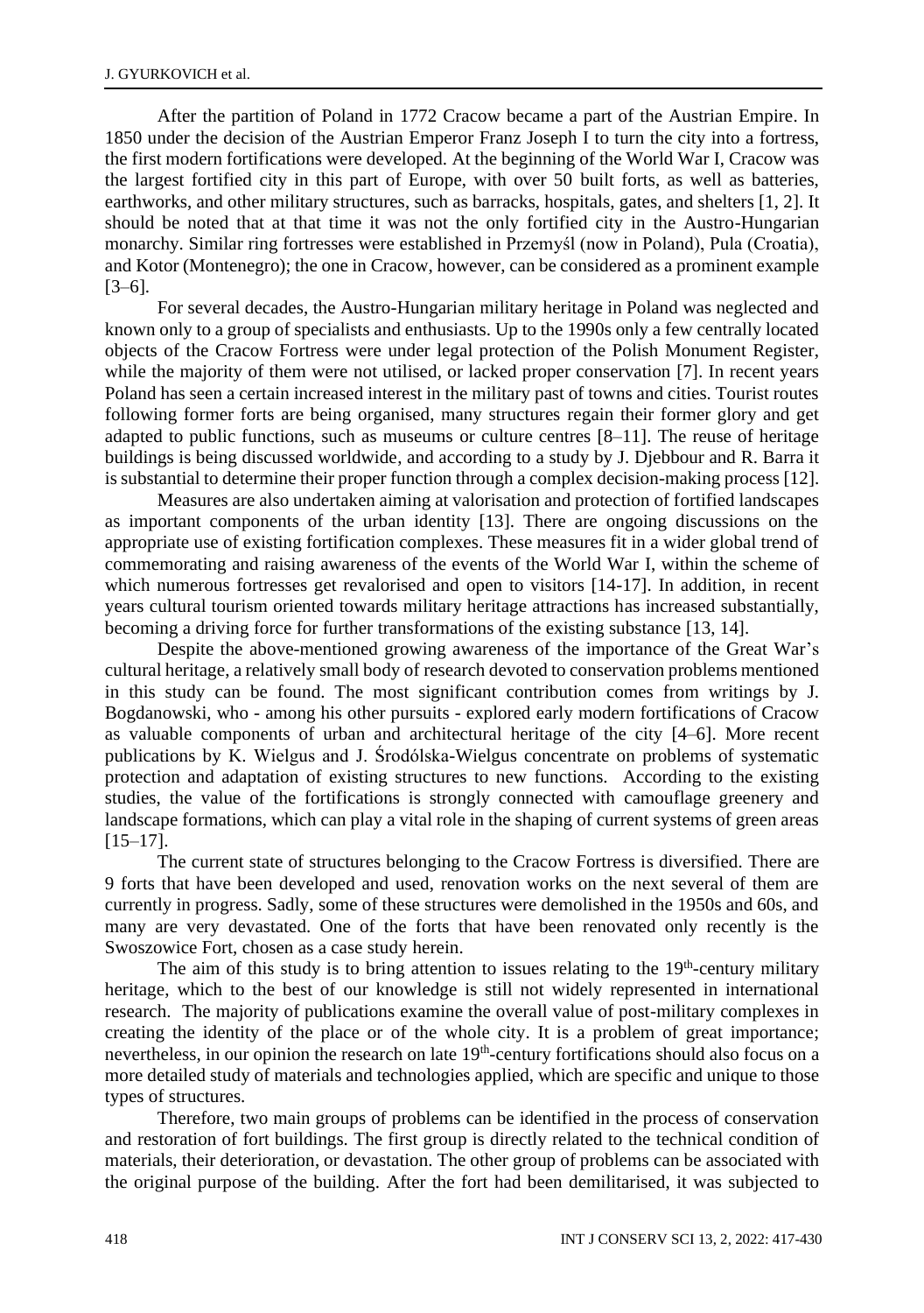some rough modifications in order for it to serve a new function. Additional partitions or openings were created and some of the original elements were removed due to their deterioration or value as recyclable materials. Hence, it was necessary to clarify the functional layout of the building, as well as the condition of its elevations.

## **Materials and Methods**

## *Case study selection* **–***Swoszowice Fort*

Swoszowice Fort (previously used name: Wróblowice), located at the current Sawiczewskich street in Cracow (Fig. 1), was erected in 1897-1898, within the scheme of transformation and reinforcement of the Cracow Fortress implemented in the late 19<sup>th</sup> century and early 20<sup>th</sup> century (1896-1898 and 1902). This period saw a considerable reinforcement of the so-called 7th fortress defence sector. The main artillery forts: in Prokocim (Fort 50) and Rajsko (Fort 51) had their interfields reinforced with four small, armoured forts: Lasówka Fort (50a), and a group of forts located in Wieliczka Foothills – Forts 50 1/2 O and W – Kosocice, and Fort 51 1/2 Swoszowice. The Swoszowice Fort was an armoured close-in defence fort, furnished with an armoured observation tower (since 1894) and four armoured turrets equipped with guns. The fort was built according to a design by a military engineer, Lieutenant General Joseph Ritter von Greiffenthal Reyl-Hanisch, an officer of the Cracow-based Engineering Directorate [22].



**Fig. 1.** Scheme of the Cracow Fortress in 1916. Location of the Swoszowice Fort is marked in red.

After the World War II the fort belonged to the city of Cracow until 2013. Initially, it was used as a civil defence warehouse, subsequently as premises of the municipal archives. It has been the property of the State Treasury since 2016. It is an example of the development of military architecture from that period, characteristic for fortifications erected within the territory of the Austro-Hungarian Monarchy at the turn of the 19<sup>th</sup> century. The Fort was entered in the register of monuments under the number A-1303/M only in 2012 [7]

Today the building is administered by its lessee, the Gloria Fortibus Foundation, which through its activities has crucially contributed to the restoration of the Fort, organising the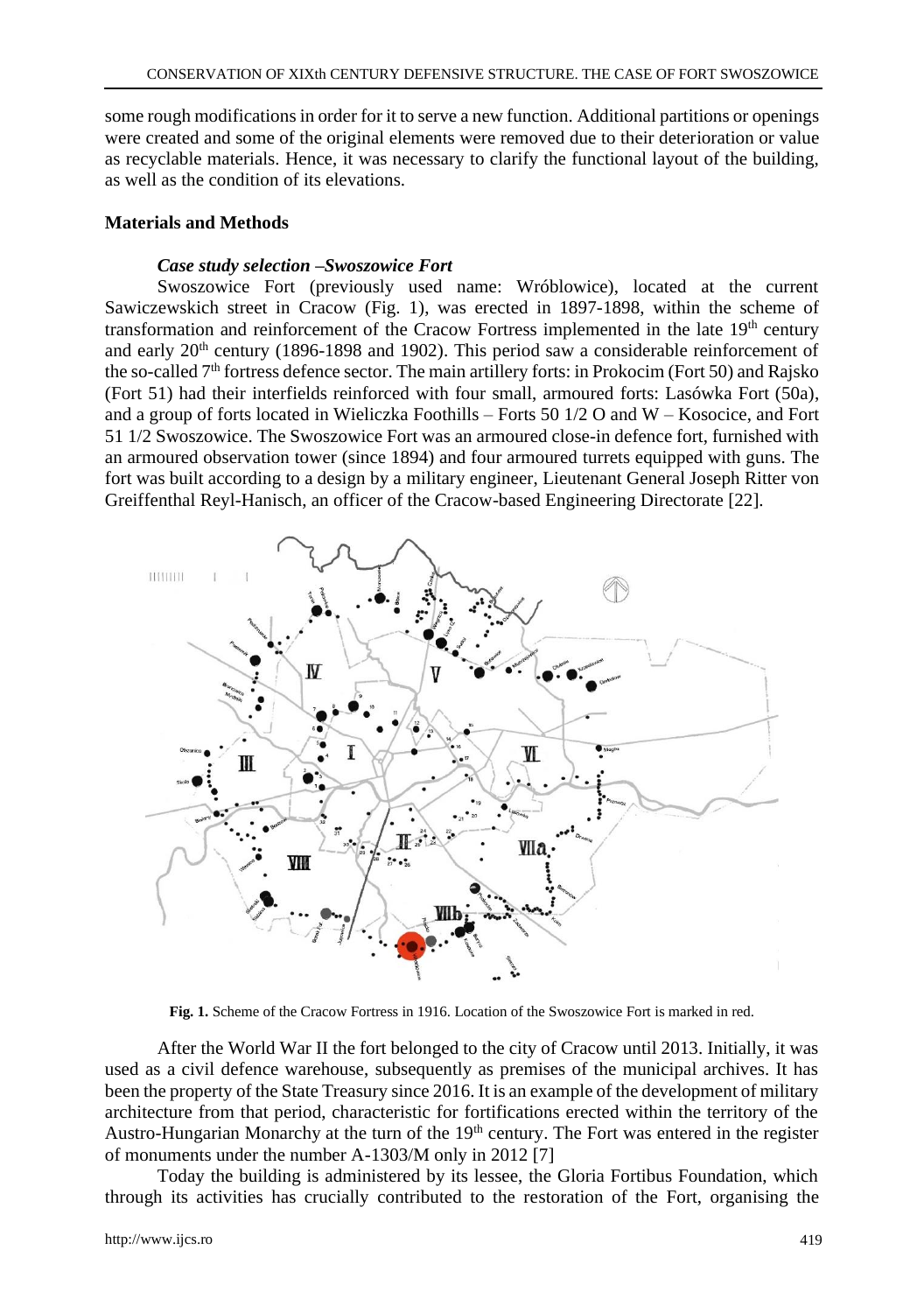Museum of Military Affairs here. The Museum allows patrons interested in the World War I to learn about the significance of the Cracow Fortress in the warfare on the eastern frontline. In order to adjust the Fort to its new function, it was subjected to thorough renovation and restoration works, including e.g.: construction of new partition walls, removal of secondary brickwork, as well as – after the removal of the roof – reconstruction of the balustrade and the platform on the shooting gallery. A significant part of the works was the conservatory renovation of brick elevations and of concrete and steel elements which required renovation or partial reconstruction.

The descriptive methodology was chosen as a best tool to decribe and illustrate the selected case. This methodology allows us to present the urban and historical context as well as the initial conditions and the scope of works. The main scope of renovation and conservatory works presented in this paper concerned the exposure and reconstruction of the concrete shooting gallery on the flat roof of the fort. Conservatory works also covered the elevations of the barracks, restoring the original colour of bricks and armoured doors and window shutters. All preserved metal elements, such as railings and balustrades, underwent conservatory works. All missing or corroded components were added and reconstructed.

All the aspects: the functional layout of the fort, the disposition of the elevations, and forms of individual elements had a profound military justification. Therefore, the authors analysed archival sources in order to determine the original layout and functions of individual rooms, their furnishings, as well as the plausible colours used on the elevations, which were subsequently confronted with results of stratigraphic tests.

The following archival sources were used, some of them constituting fortification theory handbooks:

1. Brunner M. (son), 1909, *Die beständige Befestigung. Für die k. u k.*

*Militärbildungsanstalten und zum Selbstunterrichte für Offiziere aller Waffen*, Wien.

2. Leithner E., 1899, *Beständige Befestigung und der Festungskrieg*, III. Band *NeuesteAnschauungen,* Wien.

More detailed information was provided in design instructions and guidelines:

1. K. u k. Technisches Militär-Comité*, Projektsbehelf No14. Anhaltspunkte über Einrichtung von Sprachrohrleitungen,* Vienna 1897. KA Wien, sygn. GS k. 733.

Guidelines on the application of communication installations by means of speaking tubes.

2. K. u k. Technisches Militär-Comité*, Projektsbehelf No 15. Beschreibung der Panzerlafette für die 7'5 cm Schnellfeuerkanone,* Vienna 1894. KA Wien, sygn. GS k. 733.

Description of the turret – armoured 8 cm M.94 PK cannon tow truck and guidelines of its installation on the flat roof of the fort, with a set of technical drawings and drawings of details.

- 3. K. u k. Technisches Militär-Comité*, Projektsbehelf No16. I. Teil: Direktiven für die Konstruktion permanenter, bombensichererKriegshohlbauten*, Wien 1904. KA. Wien, file ref. GS k. 733. Guidelines to dimensioning and material solutions for walls and flat roofs in fortification facilities with the resistance class *bombensicher* (attacks of heavy artillery plunging fire missiles).
- 4. K. u k. Technisches Militär-Comité*, Projektsbehelf No 17. Beschreibung der drehbaren gepanzerten Beobachtungsstände mit Klauenring mit der Widerstandsfähigkeit gegen Belagerungs-Geschütze,* Vienna 1898. KA Wien, file ref. GS k. 733. Description of the observation tower and guidelines for its installation on the flat roof of the fort, along with a set of technical drawings and drawings of details.
- 5. K. u k. Technisches Militär-Comité*, Projektsbehelf No34. Abdichten von Betondecken*

*bei Kriegs-Hohlbauten*, Wien 1902.

Description of the technology of the anti-moisture insulation on concrete flat roofs of forts.

The authors also analysed archival reports, plans, and designs relating to the fort in question: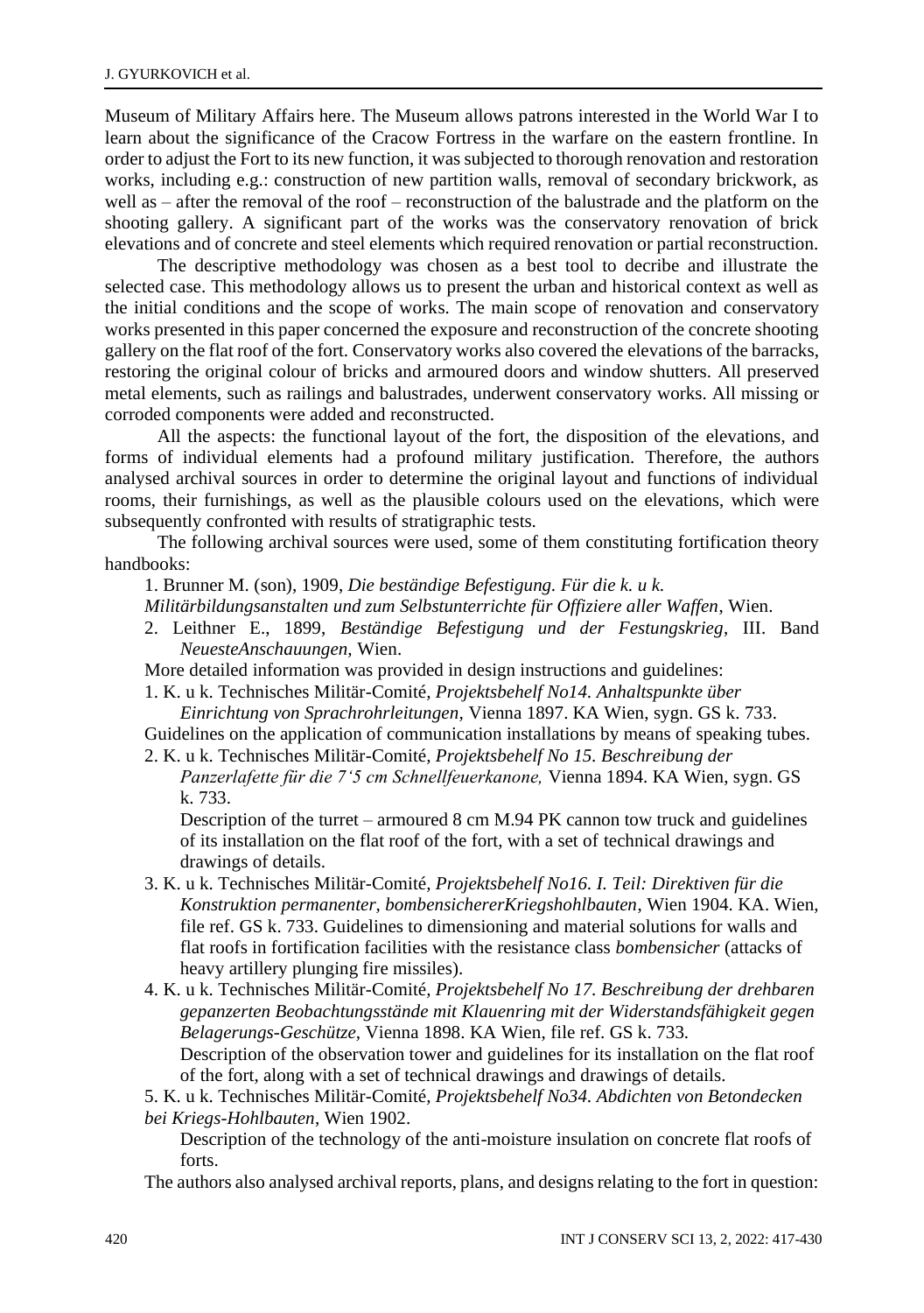- 1. K. u k. Festung Krakau, *Ausrüstungs Generalentwurf*, mobilisation plan of the Cracow Fortress. Cracow, March 1914; KA Wien, file ref. NFA FP FK k.1443. Table with a description of staff, armament, and tactical tasks of individual structures of the Cracow Fortress, including the Wróblowice Fort.
- 2. K. u k. Geniedirektion in Krakau, *Übersichtsplan des Gürtelhauptwerkes*
- *"Wróblowice",* site plan scale 1:800, floor plans and sections scale 1:400. Cracow, December 1989, update February 1914; KA Wien, file ref. NFA FP FK k.1443. General plan of the fort, illustrating the original form of the ground parts, division into individual rooms, with a tabular summary and description of their original functions.
- 3. K. u k. Technisches Militär-Comité, *Programm für der Ablieferung der Panzerobjecte*, Vienna, January 1898.
- Schedule of supplies of armoured elements (observation and artillery towers) for fortresses in Galicia (Cracow and Przemyśl).
- 4. Operatives Bureau des k. u k. Generalstabes, *Auszug aus den Situationsberichten der Genie-Directionen über den Stand der Befestigungsbauten…;* Ead., *Auszug aus den Situationsberichten über den Stand der forttif. Arbeiten…,* ib*.;* Ead.*, Situations-Berichte über den Stand der fortificatorischen Verstärkungsma\_nahmen.* Vienna 1898-1899; KA Wien, file ref. GStb OP.

Periodical quarterly tables, with descriptions of implemented and planned works at the construction of the fort.

### **Results**

#### *Initial conditions*

In its original state, the fort was intended for close-in defence. The building of the fort baracks has two floors and is covered with a concrete flat roof. It was executed in line of the then requirements valid for fortification structures: the 2.2m-thick southern wall as a wall receiving the first hit was made of fortress concrete and limestone. At the foundations level there was a rainwater drainage canal. The wall was covered with soil from the south and equipped with a stone detonation flame arrester. The 1.05-1.20m-thick northern wall was made of bricks and mortar, arranged in compliance with fortification guidelines.

The fort was built in the resistance class against heavy artillery plunging fire missiles (*Bombensicher*). On the flat roof there was an armoured observation tower and four turrets – platforms for rapid-fire guns. The access road and the entrance to the fort were protected with an earthern tower, a guardhouse in the neck, as well as two gates and a fortress lattice. At the forehead and shoulders of the fort there was a shallow moat with a flattened slope, bombarded from the embankment with the straight fire. Due to the specific location of the fort on a hill slope, there is no moat in the neck section. A considerable part of the neck, however, is enclosed in a long retaining wall. Furthermore, the massif of the fort was surrounded with a belt of permanent obstacles – wire barriers.

The concrete roof with a stepped shape fulfilled the role of a shooting gallery. Shooters were protected by a concrete parapet, equipped with small niches for handheld ammunition. On the edge between the vertical parapet and the slope of the flat roof towards the moat there was a small recess for elbows – an elbowrest. Quick and secure communications with the barrack interiors were secured by three passageways located behind the parapet, along the communication line of the gallery. Entrances were shielded with armoured metal doors, mounted on the edge of the ceiling over the elevation of the barracks.

After the war, the fort was subjected to alterations to adjust it to current practical purposes. The brick walls were plastered. After the disassembly of the armoured turrets in the 1970s and 1980s the openings after the domes were sealed with concrete, and a coal chute and a boiler room chimney were added. At the same time, the concrete shooting gallery was covered with a mono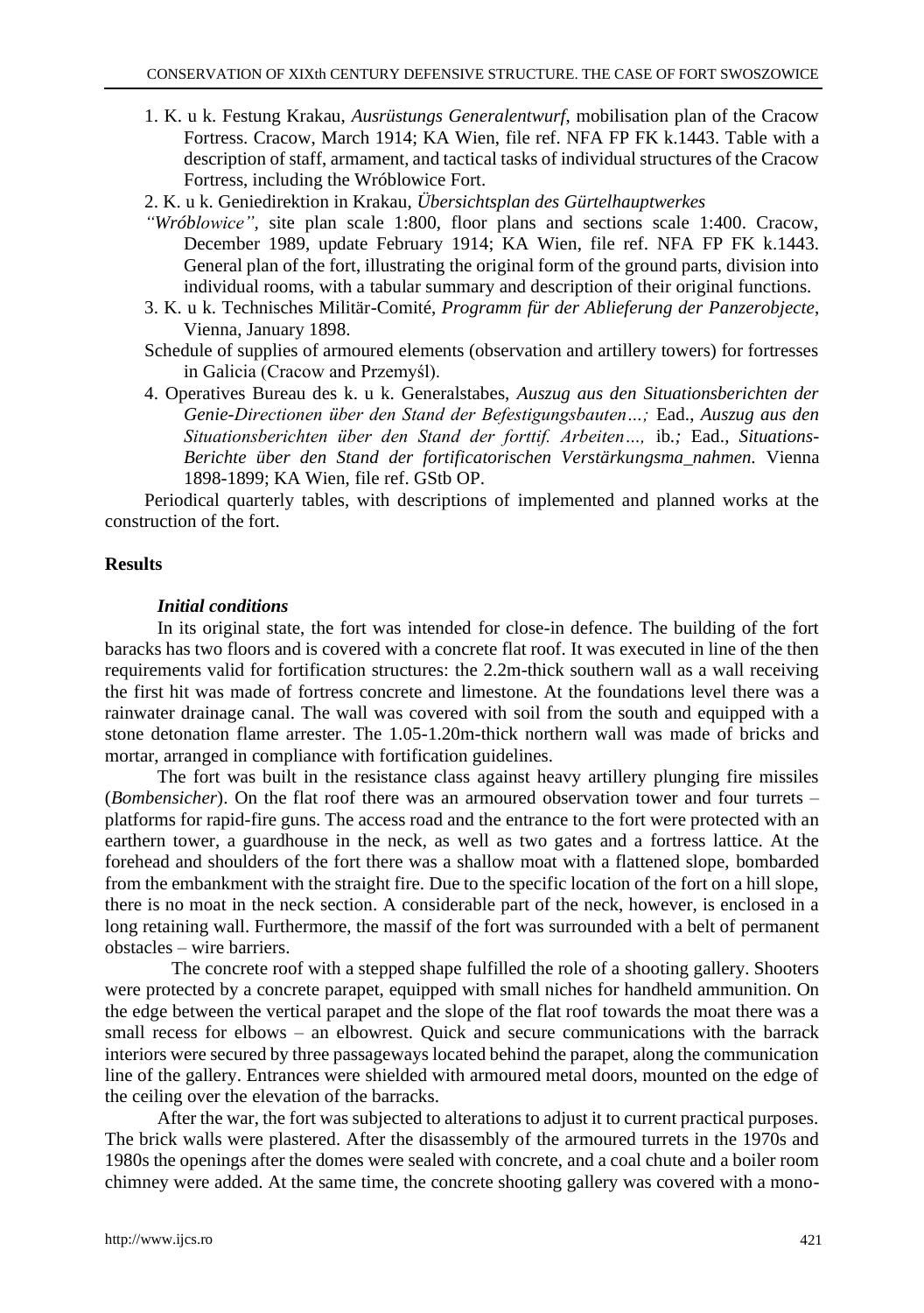pitched roof based on a wooden structure and covered with galvanised steel sheets, with technical supporting walls made of machine-made ceramic bricks, spaced apart in order to secure ventilation. As stated by J. Bogdanowski in his publication form 1966, "(...) the architecture of the fort remained unchanged – simple, functional, with red brick walls, grey arches of vaults or plates visible outside". [6]



**Fig. 2.** Archive plan of the Fort from 1898. K. u k. Geniedirektion in Krakau, Übersichtsplan des Gürtelhauptwerkes "Wróblowice", site plan scale 1:800, floor plans and sections scale 1:400. Cracow, December 1989, update February 1914; KA Wien, file ref. NFA FP FK k.1443

Despite the changes introduced in the second half of the 20<sup>th</sup> century, the form of the building and its layout remained legible and relatively well preserved. The facility lacked its original military equipment, including armoured fittings, internal stairs onto passageways to the shooting gallery. There were no armoured doors and armoured window shutters, as well as the majority of internal doors were missing. It should be pointed out that the use of the fort and difficult access to it for unathorised individuals protected it from any major damage, including acts of vandalism. The shooting gallery as well as the elevations of the fort were partly protected against weather conditions.

Based on the analysis of archival sources, it has been concluded that the Austro-Hungarian army tried different façade paints at least until 1897, so as to provide proper camouflage resistant to weather conditions. Principally, the desired paint was to be similar in colour to the colours of the surroundings to allow the fortifications to blend into the landscape. Such experiments were conducted in all fortresses of the monarchy. In Cracow, there were experiments with covering brick walls with water-based grey-green paint by Winter&Weinmann. Concrete and metal-clad flat roofs, on the other hand, were covered with oil paints by Lutz (three-colour camouflage of grey, brown, and dark green spots) and anti-corrosive paint by Bessemer in green [18, 19]. There were attempts at using a layer of sanded tar as a primer. In their trials, the Austrian army concluded that even the most durable paint had to be reapplied every three years due to colour fading.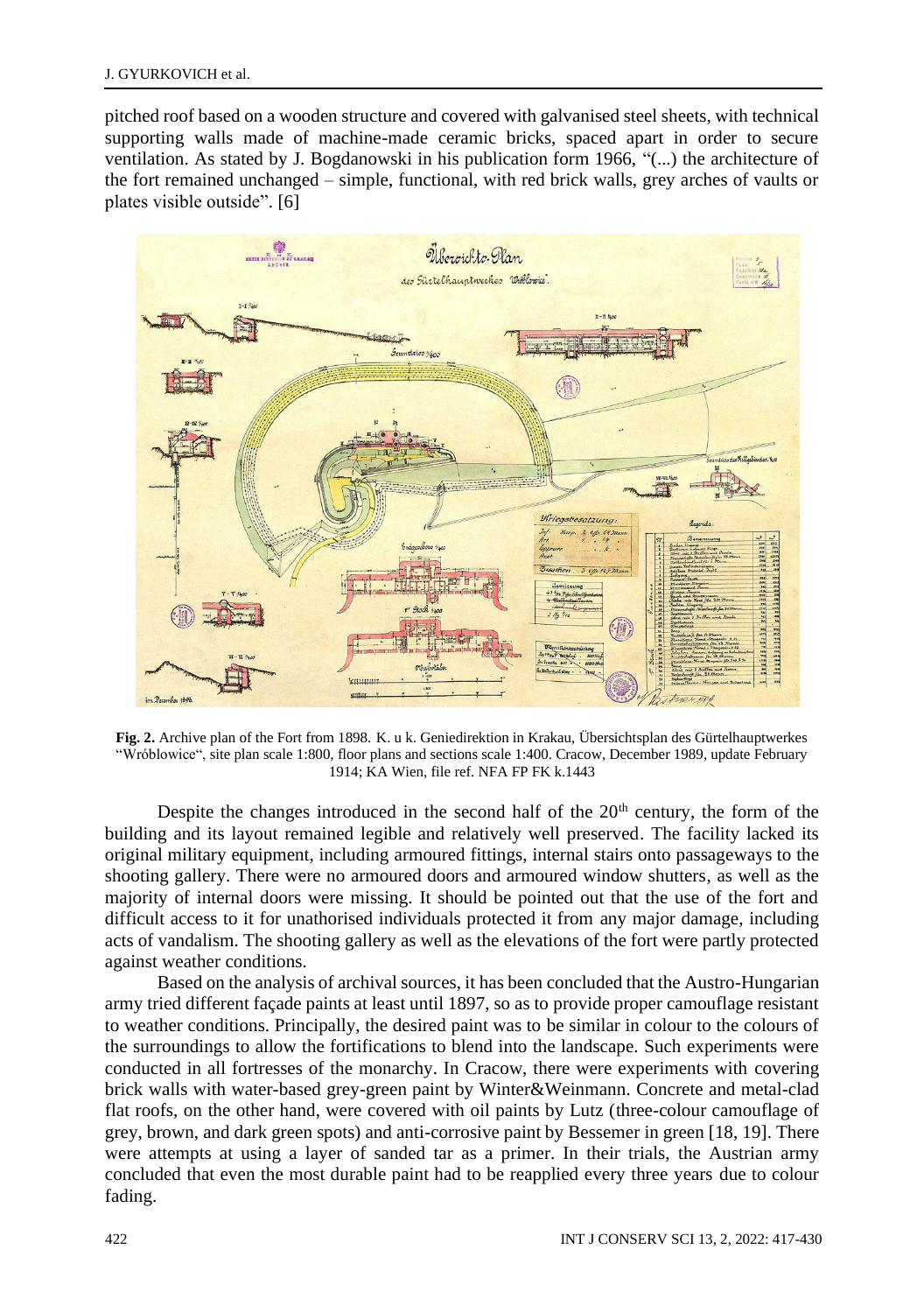## *Stratigraphy*

Prior to restoration works, lab tests were conducted on samples of plasters and mortars. Stratigraphic and opencast studies were performed on the walls and ceilings of the shooting gallery and the preserved metalwork of the fort (balustrade, doorframes, steel structure inside), and they allowed to specify the colours and technology applied on surfaces of concrete and metal elements. The studies were performed in two stages: before the works, and after the disassembly of non-original elements. Samples of plasters with layering were subjected to stratigraphic and microscopic tests in order to determine the order of layers. The tests were performed by means of the USB microscope in magnifications of 50-200x. The layers were identified with the application of microscopic and microchemical methods. It was expected to determine the original colours of the elevations as guidelines for subsequent restoration works (Laboratory tests were performed by "Pracownia Badań Laboratoryjno-Konserwatorskich Barbary Sowy-Holewińskiej w Krakowie".).



**Fig. 3.** Stratigraphy revealed subsequent layers: 1. Glazed remains of a sanded layer, body-tinted plaster; 2. A ligh pink-ochre layer; 3. A dark grey layer (most probably cement milk); 4. Plaster

The microscope revealed fragments of layers – sanding and paint layers, lossened, glazed, mixed with clusters of crystallised salts. The samples contained traces of chrome green, grey (white with black), and traces of the iron pigment – ochre. The samples collected from masonry joints constituted hard, grey lime-cement mortars, with a layer of tar on the surface.

Regarding the metalworks, tests were carried out in 8 locations: on preserved fragments of a balustrade, window frames, and the metal interior structure.

Tests on the balustrade (Fig. 4a and b), revealed the presence of 5 technological layers in 4 historical layers. The oldest preserved historical layer applied on red lead was a layer of graphite grey paint, painted smoothly, similar to the colour NCS  $S$  6500 – N. On other metal elements (Fig. 4c-f) 6 technological layers in 5 historical layers were revealed, with the oldest preserved paint layer on the red lead primer in the colour of Roman cement. On it, there was a layer of greenish light grey paint, similar to the colour RAL Kieselgrau 7032, next a layer of dark grey paint with a touch of blue, similar to the colour RAL Basaltgrau 7012, then another layer of paint in RAL Kieselgrau 7032. The last chronological layer repeated the colour RAL Basaltgrau 7012 or RAL Eisengrau 7011.

## *Concrete*

Issues associated with the conservation of concrete elements related predominantly to the shooting gallery on the roof of the building. As it is known from archival materials, in an Austrian armoured fort *Gürtelwerk* (girdle works or fortress girdle) it was an open shooting position for infantry with a concrete parapet, located on the flat roof of the barracks behind the line of artillery turrets [3]. The concrete used in the shooting tower was prepared according to the guidelines for the so-called *fortification concrete.* On the basis of archival guidelines, it was concluded that it contained grit fractions, including limestone aggregate, silt fraction, and cement [20].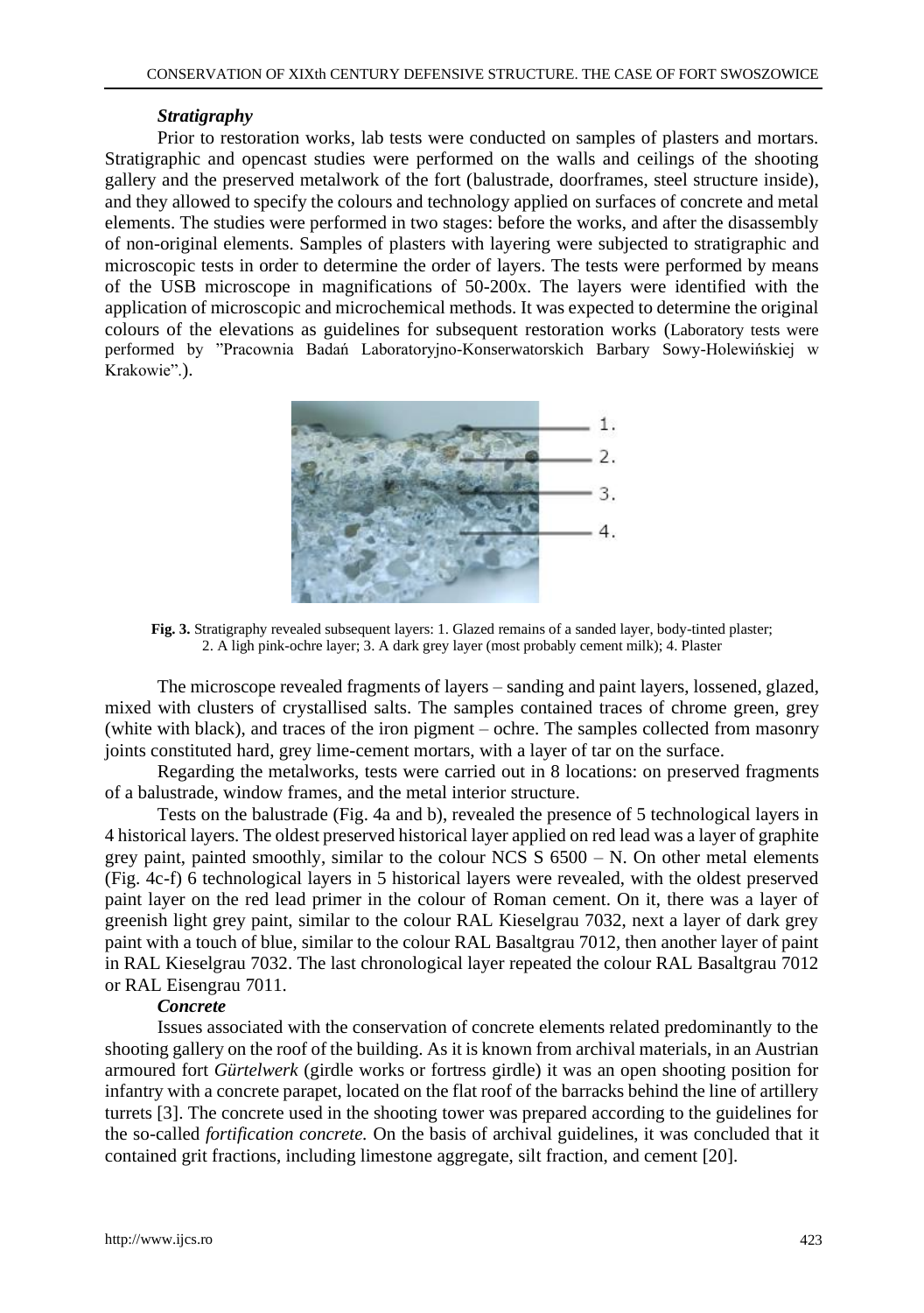

**Fig. 4.** Stratigraphic tests of the metalworks:  $a, b$  – the balustrade; c, d, e,  $f$  – other metal elements, such as door frames, window frames, and the metal interior structure

A condition for repairs of damaged concrete surfaces to be durable is the application of an appropriate technology and a durable material, which will not age quickly losing its mechanical properties, as well as have a number of physical properties, characterised by – among other things – high frost resistance, tightness, and abrasion susceptibility, as well as low water absorption. These are not, however, sufficient conditions, as a durable material is not enough for the mortar to be durable, too. Conservation materials must cooperate well with the concrete used in the repaired structure. The area of the conservatory repair of concrete needs to be regarded as a certain system, consisting of the old existing crushed stone and a new filling material, as well as a zone of contact of both materials. As stated by L. Courard *et al.* [21], "efficiency and durability of a repaired system depends on the bond between concrete substrate and repair material". According to the existing knowledge on repair of concrete elements, the most commonly used solution is the application of the so-called bonding (priming) layers, which improve adhesion and eliminate emerging stresses.

It has been stated that corrosion of gravel concrete in the fortress structure in question was predominantly caused by precipitation: rain and snow. The reason for this corrosion is the leaching action typical for soft waters. Rainwater is a good solvent for calcium hydroxide and carbonate. Physical properties of rainwater consist in its penetration into gravel concrete and dissolving some of its ingredients, which settle on the concrete surface after the solution percolates through this material, forming an additional layer, different from the concrete. At the same time, the internal structure of gravel concrete becomes porous and has lower strength. This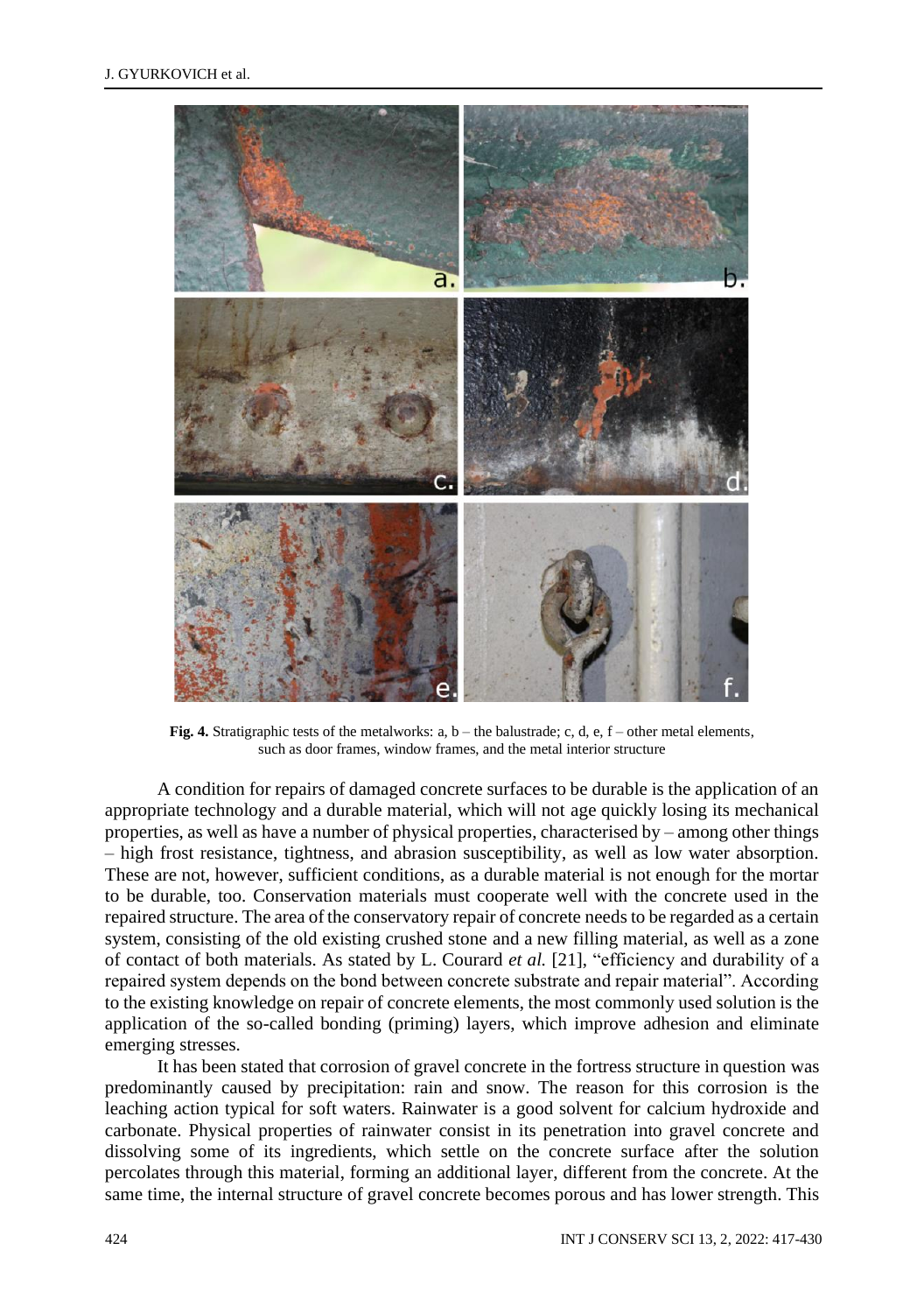is how the so-called weathering bark appears. This bark is usually brittle and peels over time. Layers of concrete underneath the bark also gradually brittle and peel. This way the weathering of concrete progresses deeper, and the bigger the temperature changes and the more aggressive the substances dissolved in water, the faster the weathering of concrete progresses [22].

The concrete weathering observed in the layer of the flat roof of the caponier and in the flat roof of the barracks is characterised by a change of colour of the outer layer and the spots and lichens that cover it. Even though microbiological corrosion refers predominantly to organic materials, it also appears on concrete and it may cause further degradation [23, 24].

During the works it was possible to inspect in detail the technical condition of the gallery after the disassembly of the secondary roofing (Fig. 5). The concrete there was covered with a layer of dirt caused by weather conditions. The inspection also revealed cracks and a moderate degree of concrete corrosion, sometimes cavities in the aggregate revealing thicker aggregate fractions (gravel). Concrete elements of the gallery were covered with mortars and brick walls which were used for the roofing. Niches for bullets were partly bricked up and sealed with mortar, and technical openings for fitting steel sheets were sealed with wooden pegs and mortar.



**Fig. 5.** The condition of the shooting gallery after the disassembly of the roof (a.) and during conservatory works (b.).

During the works the secondary fillings and walls covering some niches were removed in order to restore the original disposition. The concrete surface was cleared of all secondary mortars. Corroded fragments of concrete were removed mechanically. The surface was cleared by means of abrasive blasting, repainted layers were removed, cracks were filled up with mass based on the cement binder modified with Sto Crete BE Haftbrücke polymers by Sto. A repair and reprofiling layer were applied by means of ribbed steel wire clamps protected with anticorrosive aerosol. Bigger cavities and cracks in concrete were filled with mortar based on hydraulic cement. A two-component waterproofing layer was applied, consisting of acrylic mass with the addition of Portland cement with an embedded armoured reinforcement mesh and antialkaline impregnation. Vertical planes of the flat roofs were levelled and provided it with a texture and character as close as possible to the original surface of the natural fortress concrete. To this end, mineral mass reinforced with glass microfibre Faserputz by Sto was used. Water draining canals in the concrete flooring of the gallery by the passageways were uncovered and preserved.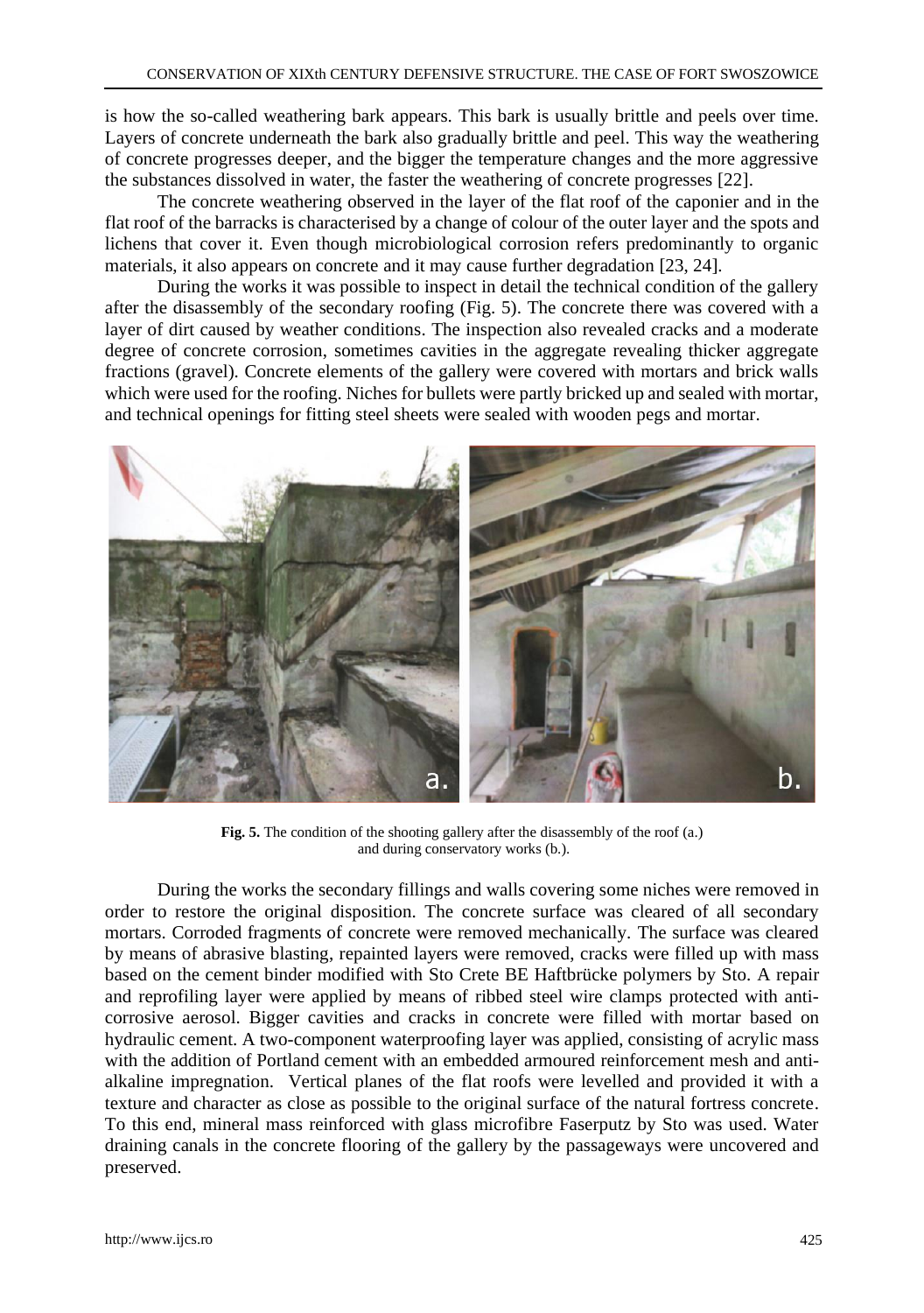Colour samples were matched to the results of the stratigraphic and opencast tests. During the construction of the fort (1897-1989) the flat roof was executed as a concrete one. Several seasons after building armoured forts of this class (thirteen forts were built in Cracow in 1895- 1899) it turned out that the flat roofs had to be additionally insulated against precipitation. In 1902 a special technical instruction was issued focusing on sealing concrete flat roofs [25]. Therefore, after 1902 zink plate standing seam roofing was made. Thanks to this, despite numerous subsequent repaintings of the cover, the oldest colour versions of the concrete were preserved. A double glaze was made by applying silicate paint by Keim – mixed colours S 113 (3 parts), 9007 (1 part), S 187 (1 part), S 070 (1 part), fixative (2 parts). The mixing of colours resulted in warm grey with an addition of and ochre-based hue. Test results are in line with the findings of researchers from the 1960s, when the remains of the original paints were still legible: "(…) What is new is the paint camouflage, introducing the colour of light sand on the walls, sometimes with black spots, and dark ochre for the towers and armoured surfaces" [6].

#### *Brick elevations*

The bricks of the elevations were covered with a layer of dirt caused by weather conditions and repainted with green oil paint. In several places a yellow layer was visible from underneath the green paint. It is in line with Austro-Hungarian guidelines on paining elevations of forts in the Przemyśl Fortress – the walls were painted with perishable paints so that the colour of the elevations could be changed depending on the seasons (green in summer, most probably white in winter). This served the purposes of camouflage. In the Swoszowice Fort it was decided to restore the natural colour of bricks, without any camouflaging painting.

Some of the bricks were corroded, there were cracks and cavities in the wall structure, there were also fillings with cement-lime mortar visible. The eastern part of the barracks had not been protected against dampness, a considerable crack requiring to be repaired was noticed (Fig. 6).



**Fig. 6.** Condition of the eastern elevation prior to the commencement of works (a.) and after their completion (b.). Visible repainting, cracks, and cavities in the brick wall, as well as altered brickwork and sizes of openings.

It should be pointed out that brick walls (Fig. 7) of the fort were made in line with fortress building rules, i.e., only the heads are visible, all wall layers are the same. Joints between adjacent layers are shifted relative to each other by half the width of the brick (by half of the head). Due to the high strength of the wall, this method was used to build walls of forts, citadels, and other defence facilities. Further development of artillery, however, forced a departure from bricks in favour of more durable materials, most of all reinforced concrete and steel.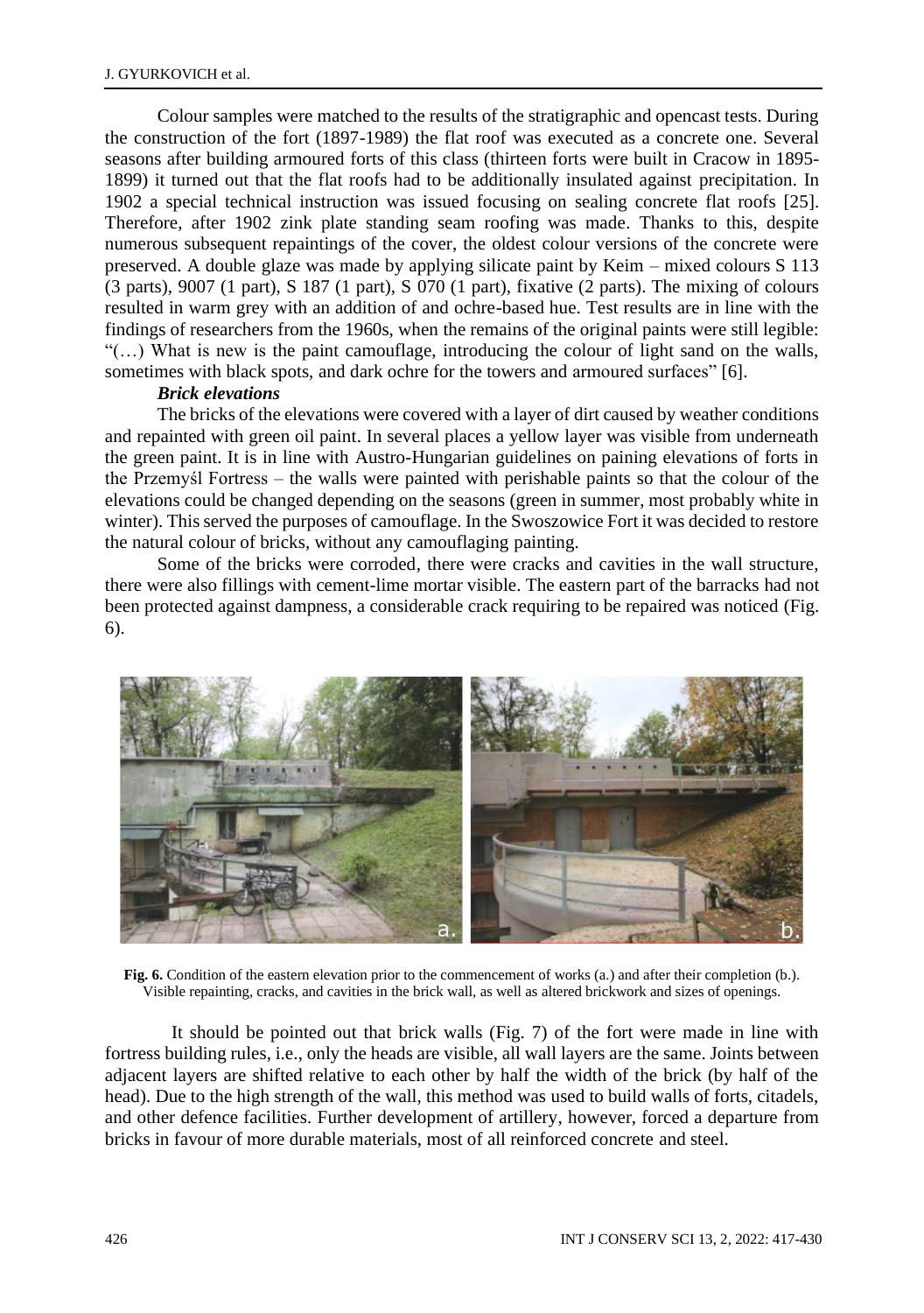

**Fig. 7.** The way of arranging bricks with the head facing the front of the wall. The so-called fortress binding of the wall (*Fortifikatorischer Verband*), Source of illustration: *Constructions-Details der Kriegs-Baukunst, Band I.,* Wien 1878; Table No. 4 "Mauern, verschiedene Ziegel-Verbände".

In order to liquidate the oil paint layer, attempts were carried out to jet clean the bricks by means of different methods: hydrodynamic, chemical, abrasive blasting with quartz dust, abrasive blasting with a biological agent. The mechanical cleaning method can lead to surface damage, however, as observed by S. Samolik et al; brick in general is less fragile than plaster or limestone. Therefore, despite its disadvantages mechanical cleaning is often chosen as the basic method of removing the unwanted layers, due to its simplicity and low costs [26]. Eventually, low pressure abrasive blasting was chosen, varied depending on the strength of bricks, by means of quartz dust and biological cleaning Gumage. This way oil layers and dirt caused by weather conditions were removed from the bricks. Corroded bricks and joints around the main entrance to the fort and around certain window frames were removed mechanically by manual chipping. Secondary walls in the eastern part of the barracks were eliminated, as well. Graded spraying impregnation was applied with the use of impregnates for strengfthening weathered and loosened surfaces, based on ethyl esters and silicic acid KSE 100 and KSE 300 HV by Remmers.

As it turned out, it was necessary to reconstruct the brickwork. To this end full construction bricks were used, arranged in compliance with the principles of fortress brickwork. Cavities in bricks and joints were filled with a body-tinted mineral mixture in local colours by Hufgard Optolith and Optosan TrassFuge. The colours of putties and discolourations were merged with original colours of individual bricks by means of silicate glazing Restauro Lasur by Keim and a silicate binder to glazings Optomal fixative by Hufgard Optolith. For the purposes of protection against weather conditions, brickwork hydrophobisation was carried out using the silane-siloxane solvent preparation Funcosil SL by Remmers.

## *Metalwork*

In the fort 51 1/2 Swoszowice one deals with numerous steel elements constituting both the structure of the fort and the military fittings of the barracks. These are – without limitations:

- a. Ceiling elements;
- b. Armoured artillery turrets and the observation tower on the roof of the building;
- c. Doors and window shutters;
- d. Balustrades, ventilation grills, and other minor elements.

The main structural elements of the ceiling above the ground floor and the first floor are riveted steel tee-bars combined into an I-section. As a result of the adaptation for the purposes of archives after the war, the surface layer was replaced with a reinforced concrete ceiling, leaving the original I-sections. In the ceiling above the first floor there are steel arches supported by the I-sections – on them there rests the concrete cap of the fort. Steel beams and arches on the first floor were completely covered from the bottom after the war. Thanks to that, the steel structure was preserved in a good condition, with only minor traces of surface corrosion visible. On the basis of a fragment of the original paintwork under the observation tower, the colour of the topcoat was selected: RAL 1014 Elfenbein.

Armoured artillery turrets and the observation tower on the roof of the building constituted the original elements of the fort. The armoured tower belonged to typical fort fittings. It was a rotating steel dome, protecting staff from the enemy's bullets, and at the same time allowing to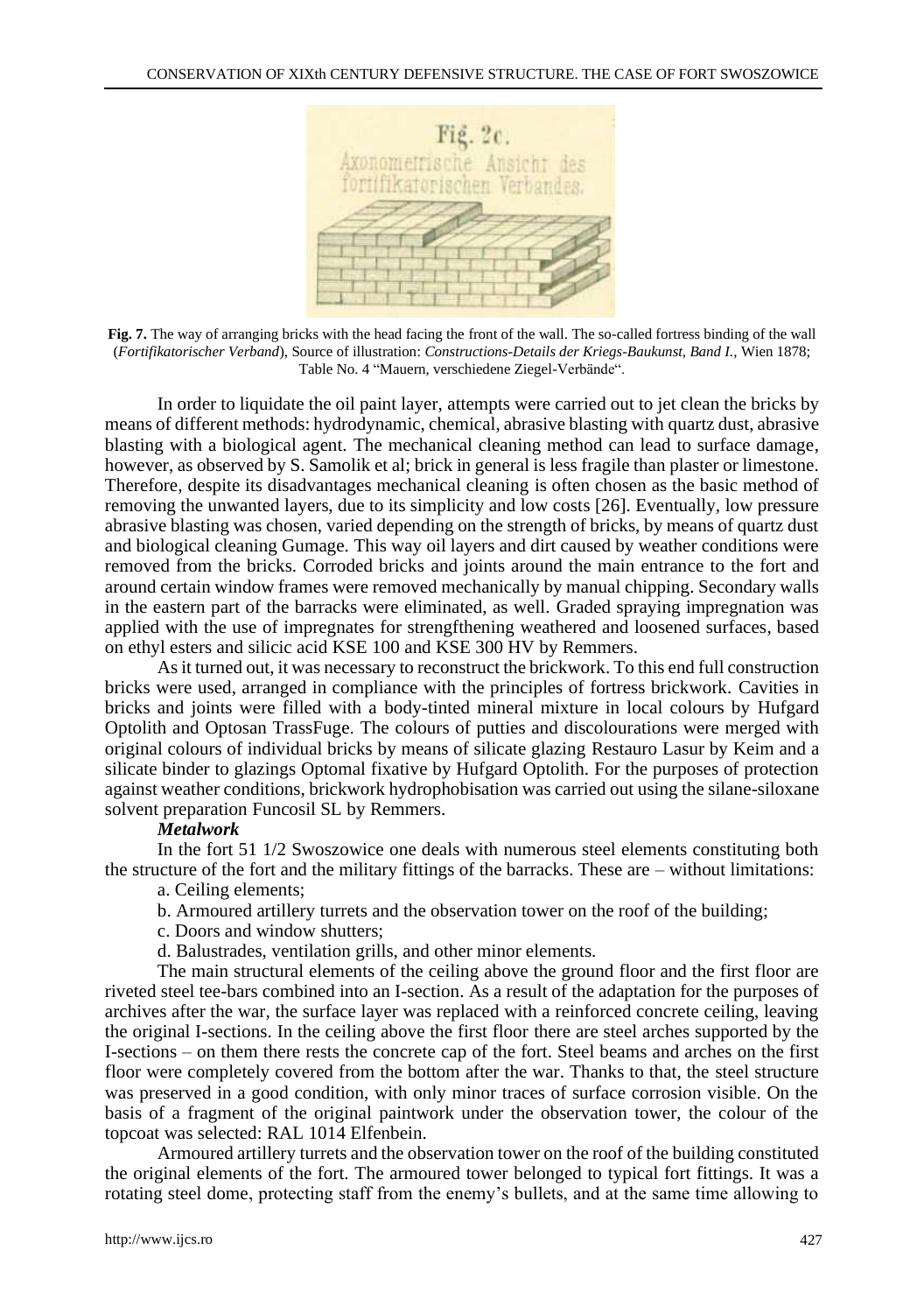fire the guns installed in it. The dome of the tower was supported on a forearmour and a rolling bearing, which enabled to rotate the tower horizontally [4].

Cast steel armoured domes have not been preserved – they were diassembled in the second half of the  $20<sup>th</sup>$  century. The forearmour has been preserved – consisting of two parts: the upper girdle (equipped with a track, bearings, and a gutter), and the lower girdle (segmengted, with characteristic niches on its perimeter). The sequence of niches was interrupted with a profile to be joined to the armoured vault above the entrance. Additionally, the armoured vault – an element with the profile of a basket arch over the stairs to the tower reinforced the concrete part of the vault. All these elements were made of cast steel. The state of preservation was average, the outer layer of metal had been destroyed (Fig. 8). An additional factor with a negative effect on the condition of steel elements was lack of appropriate ventilation in the towers and concentration of steam.



**Fig. 8.** The condition of preservation of metal elements. A-Visible armoured vault to the artillery turret S50; b – Fragment of the elevation of the barracks – visible ventilation grills;  $c$  – the upper girdle of the forearmour in the turret S50. Source of illustration: authors' photo.

Most original armoured doors and window shutters were preserved, and they required only conservatory measures. Steel elements intended for conservation were cleaned of oxide corrosion elements by sanding and manual mechanical methods. Steel roofs above door openings and armoured doors were renovated. The designs were prepared on the basis of relics found in opencast studies and by analogy to preserved leaves of armoured doors on the ground floor. The tee-bar balustrate was recreated, maintaining the spacing of supports in compliance with preserved relics of fittings. Missing rivets in the metal joinery of entrance openings to the passageways were added, too. Chlorinated rubber primer paint Everal Extra 80 by Tikkurilla was applied. The balustrade was painted graphite grey smoothly (according to the shade guide of Lowigraf steel-graphite 95, 131-7754-03-95-XX-1, other metal elements were close to the colour RAL Kieselgrau 7032, in line with the results of stratigraphic tests.

## **Discussion**

The aim of the study is to bring attention to some of the characteristics of the post-military object which should be taken into account when planning restoration processes. This study presents some selected problems related to conservation work on the object –Swoszowice Fort, a part of 19<sup>th</sup>-century fortifications. The problems mentioned above included general decay and deterioration of materials as well as functional changes and removal of original military equipement. It was found necessary to perform additional research on the conditions and guidelines concerning 19<sup>th</sup>-century fortifications in order to reconstruct the interior divisions and the missing equipement.

As of the commencement of the conservation works, the Swoszowice Fort was in a good technical condition, despite the lack of professional ongoing conservation. This situation results from the fact that the facility was in constant use and was inaccesible to unathorised individuals.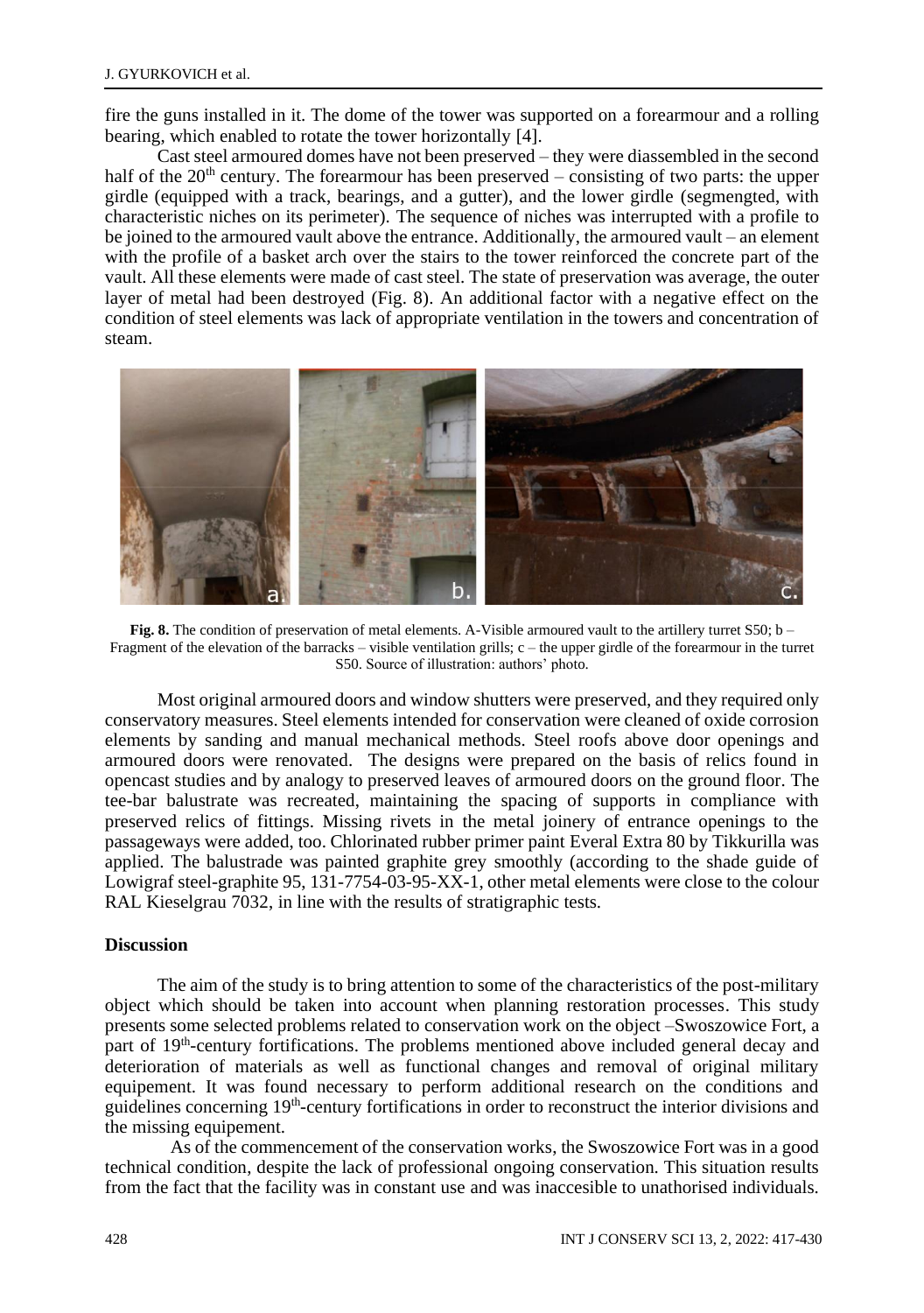Nevertheless, numerous defence facilities of the Cracow Fotress have been still falling into decay, devastation, and oblivion.

Furthermore, some researchers believe that cultural heritage associated with warfare tends to be regarded as undesirable, as it relates to a historically significant, but difficult past [27, 28] To a certain extent this applies to the Polish reality, since Poland until 1918 was under partitions and did not exist as a sovereign country. Therefore, the Austro-Hungarian military legacy was underrated for a long time.

## **Conclusions**

In light of the existing research, it is clear, that the problems associated with military heritage of the former Austro-Hungarian monarchy are not widely represented in literature. Therefore, this paper fills the gap by providing insights into current situation on the example of one of the objects belonging to the Krakow Fortress with particular focus on technical conditions.

The process of conservation and restoration of the Swoszowice Fort was explained to present a broader perspective on issues related with the existing post-military structure. During the analysis of the selected case, it was found that the original purpose of the building was an important factor in determining the further conservation strategy. The analysis of the materials, as well as the analysis of the archival resources allowed for the identification of the technologies specific for the 19<sup>th</sup>-century fortifications. Additionally, the architectural project was prepared in order to adapt the building to a public function.

## **Acknowledgments**

The authors would like to thank the Gloria Fortibus Foundation for making the facility accessible to them.

## **References**

- [1] F. Suchoń, *20th Century Fortess Gates in Kraków as Spatial Marks of the City Limits*, in: **Tradition and Heritage in the Contemporary Image of the City: Monograph, Vol. 3, Practise and Process** (editors: T. Jeleński, S. Juchnowicz, E. Woźniak-Szpakiewicz), Wydawnictwo PK, Kraków, 2014, pp. 43–51.
- [2] F. Suchoń, *Cracow – city – fortress*, **Kraków : wybrane problemy ewolucji struktury miejskiej Cracow: Selected Problems of the Urban Structure Evolution** (editors: J. Gyurkovich, A. Matusik, F. Suchoń), Wydawnictwo PK, Kraków, 2016, pp. 273–294.
- [3] J.E. Kaufmann, H.W. Kaufmann, **The Forts and Fortifications of Europe 1815-1945: The Central States: Germany, Austria-Hungry and Czechoslovakia**, Pen and Sword, 2014, p. 138.
- [4] J.Bogdanowski, **Architektura Obronna w Krajobrazie Polski. Od Biskupina Do Westerplatte**, Wydawnictwo Naukowe PWN, Warszawa, 1996.
- [5] J. Bogdanowski, **Warownie i Zieleń Twierdzy Kraków,** Wydawnictwo Literackie, Kraków, 1979.
- [6] J. Bogdanowski, *Fortyfikacja austriacka na ziemiach polskich*, **Studia i Materiały do Historii Wojskowości XIII/1**, (editor: A. Polit), Wojskowy Instytut Historyczny, Warszawa, 1966, p. 103.
- [7] \* \* \*, Wojewódzki Urząd Ochrony Zabytków (WUOZ), **Rejestr Zabytków***,* Available online: https://www.wuoz.malopolska.pl/rejestrzabytkow/ (accessed on 29 January 2021).
- [8] A. Wilkaniec, M. Chojnacka, *Krajobraz warowny – niewykorzystany walor turystyczny Poznania,* **Krajobrazy rekreacyjne – kształtowanie, wykorzystanie, transformacja. Problemy Ekologii Krajobrazu XXVII**, 2010, pp. 379-386.
- [9] R. Hirsch, *Fortyfikacje Gdańska jako atrakcja turystyczna*, **Turystyka i krajoznawstwo z morzem w tle: Studia i materiały z dziejów krajoznawstwa na Pomorzu Gdańskim**, (editor: T. Kłosiewicz-Prokop), Wydawnictwo Pomorskie, Gdańsk, 2010, pp. 103–110.